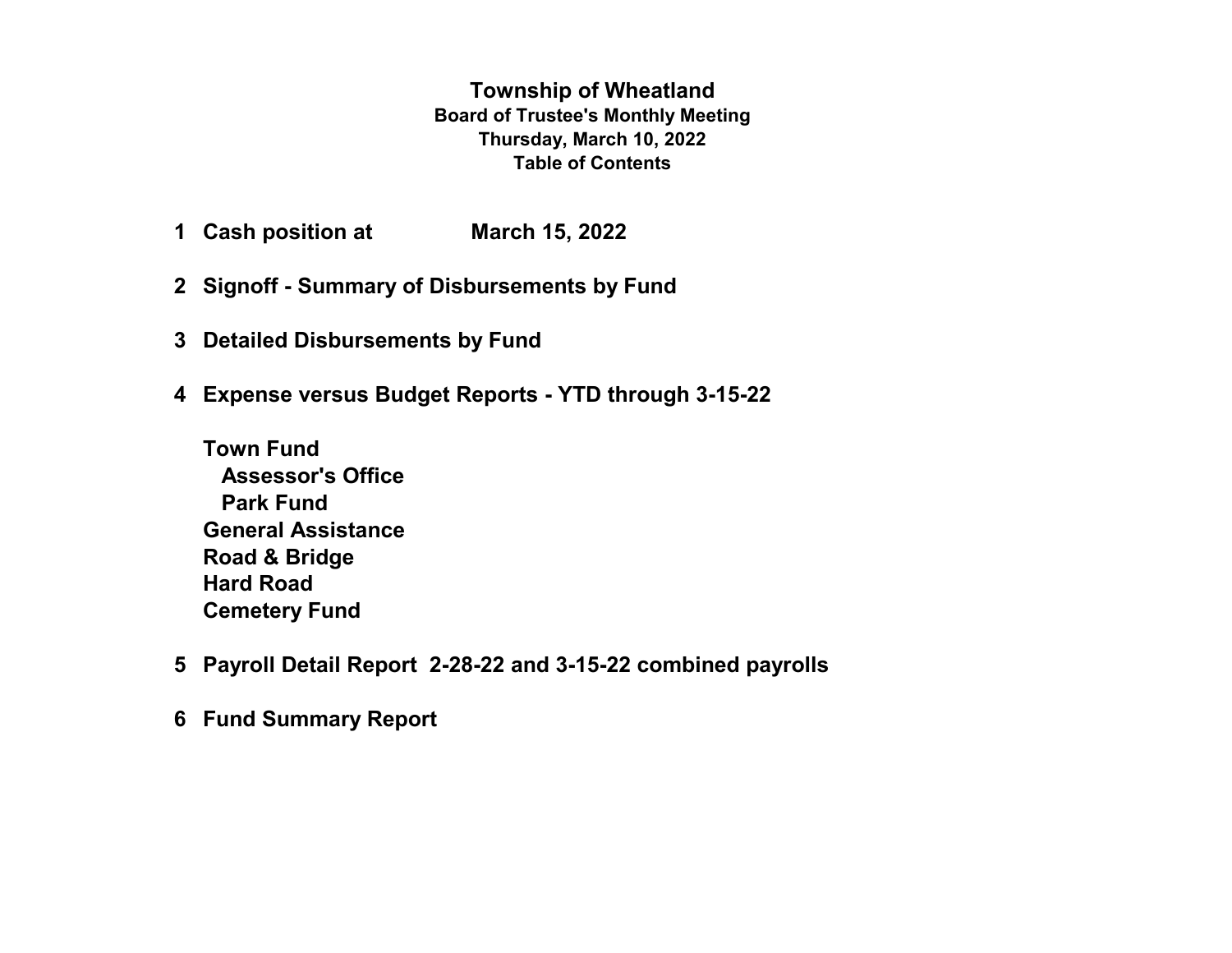# **Township of Wheatland Board of Trustee's Monthly Meeting March 15, 2022 Cash Balance at**

| <b>Town Fund Checking</b>              | \$                        | 313,240.72     | 0.02% |
|----------------------------------------|---------------------------|----------------|-------|
| <b>General Assistance Checking</b>     | \$                        | 1,865.73       | 0.02% |
| <b>Cemetery Fund Operating</b>         | \$                        | 35,439.62      | 0.02% |
| <b>Cemetery Fund - Care Fund</b>       | \$                        | 12,147.47      | 0.02% |
| <b>Cemetery Fund - Donations/Gifts</b> | \$                        | 7,688.50       | 0.02% |
| <b>Cemetery Care-Fund CD</b>           | \$                        | 155,400.00     | 0.15% |
| <b>Road and Bridge Checking</b>        | $\boldsymbol{\mathsf{S}}$ | 192,179.02     | 0.02% |
| <b>Hard Road Checking</b>              | $\boldsymbol{\mathsf{S}}$ | 839,333.13     | 0.02% |
| <b>Town Fund MM</b>                    | \$                        | 738,791.21     | 0.04% |
| <b>General Assistance MM</b>           | \$                        | 12,434.01      | 0.04% |
| Road & Bridge MM's (2 accounts)        | \$                        | 19,137.74      | 0.04% |
| Hard Road MM's (2 accounts)            | \$                        | 62,148.33      | 0.04% |
| <b>Culvert MM (2 accounts)</b>         | \$                        | 64.66          | 0.04% |
| <b>Disaster Relief MM</b>              | $\boldsymbol{\mathsf{S}}$ | 16,693.03      | 0.04% |
| <b>Total</b>                           |                           | \$2,406,563.17 |       |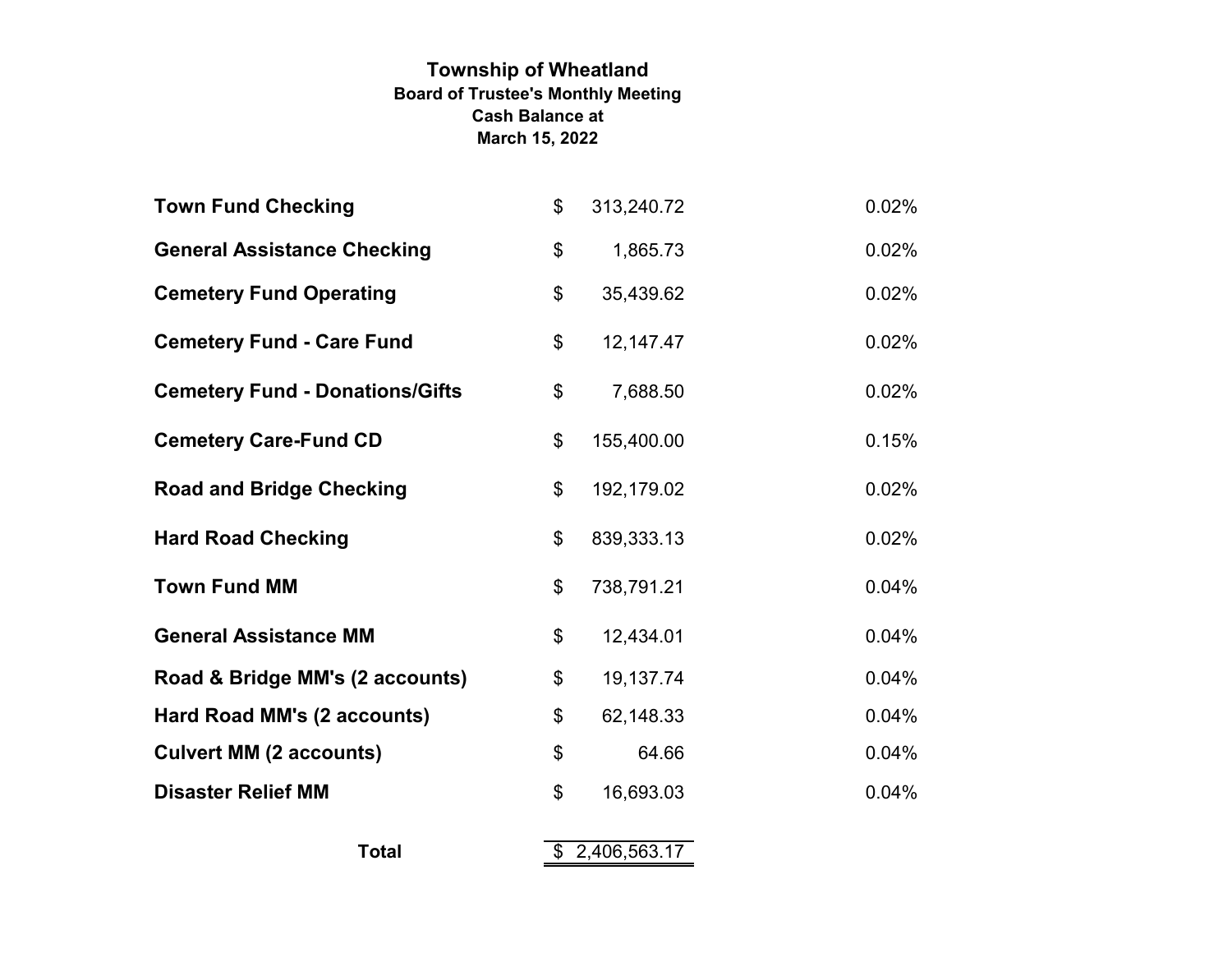# **Township of Wheatland March 10, 2022 Disbursements Summary**

| <b>TOTAL ALL FUNDS</b>            | \$<br>135,082.26 |
|-----------------------------------|------------------|
| <b>Cemetery Fund</b>              | \$<br>3,000.00   |
| <b>Culvert Fund</b>               | \$               |
| <b>Special Hard Road</b>          | \$<br>33,575.55  |
| <b>Road and Bridge</b>            | \$<br>1,831.47   |
| <b>General Assistance</b>         | \$               |
| <b>Assessor</b>                   | \$<br>6,227.56   |
| <b>Park Fund</b>                  | \$<br>18.79      |
| <b>Town Fund - Administration</b> | \$<br>5,847.35   |
| <b>Town Fund</b>                  | \$<br>84,581.54  |

**THE ABOVE HAS BEEN AUDITED AND APPROVED FOR PAYMENT THIS**

| <b>DAY OF</b> |  |  |
|---------------|--|--|
|---------------|--|--|

\_\_\_\_\_\_\_\_\_\_\_\_\_\_\_\_\_\_\_\_\_\_\_\_\_\_\_\_\_\_\_\_ \_\_\_\_\_\_\_\_\_\_\_\_\_\_\_\_\_\_\_\_\_\_\_\_\_\_\_\_\_ **Supervisor - Michael Crowner Town Clerk - Anita Liskey** 

**Trustee - Colleen Rotkis Trustee - Terry Jones**

**\_\_\_\_\_\_\_\_\_\_\_\_\_\_\_\_\_\_\_\_\_\_\_\_\_\_\_\_\_\_\_\_ \_\_\_\_\_\_\_\_\_\_\_\_\_\_\_\_\_\_\_\_\_\_\_\_\_\_\_\_\_\_\_\_\_\_**

**\_\_\_\_\_\_\_\_\_\_\_\_\_\_\_\_\_\_\_\_\_\_\_\_\_\_\_\_\_\_\_\_ \_\_\_\_\_\_\_\_\_\_\_\_\_\_\_\_\_\_\_\_\_\_\_\_\_\_\_\_\_\_\_\_\_\_ Trustee - Meghna Bansal Trustee - Kelly Hickey**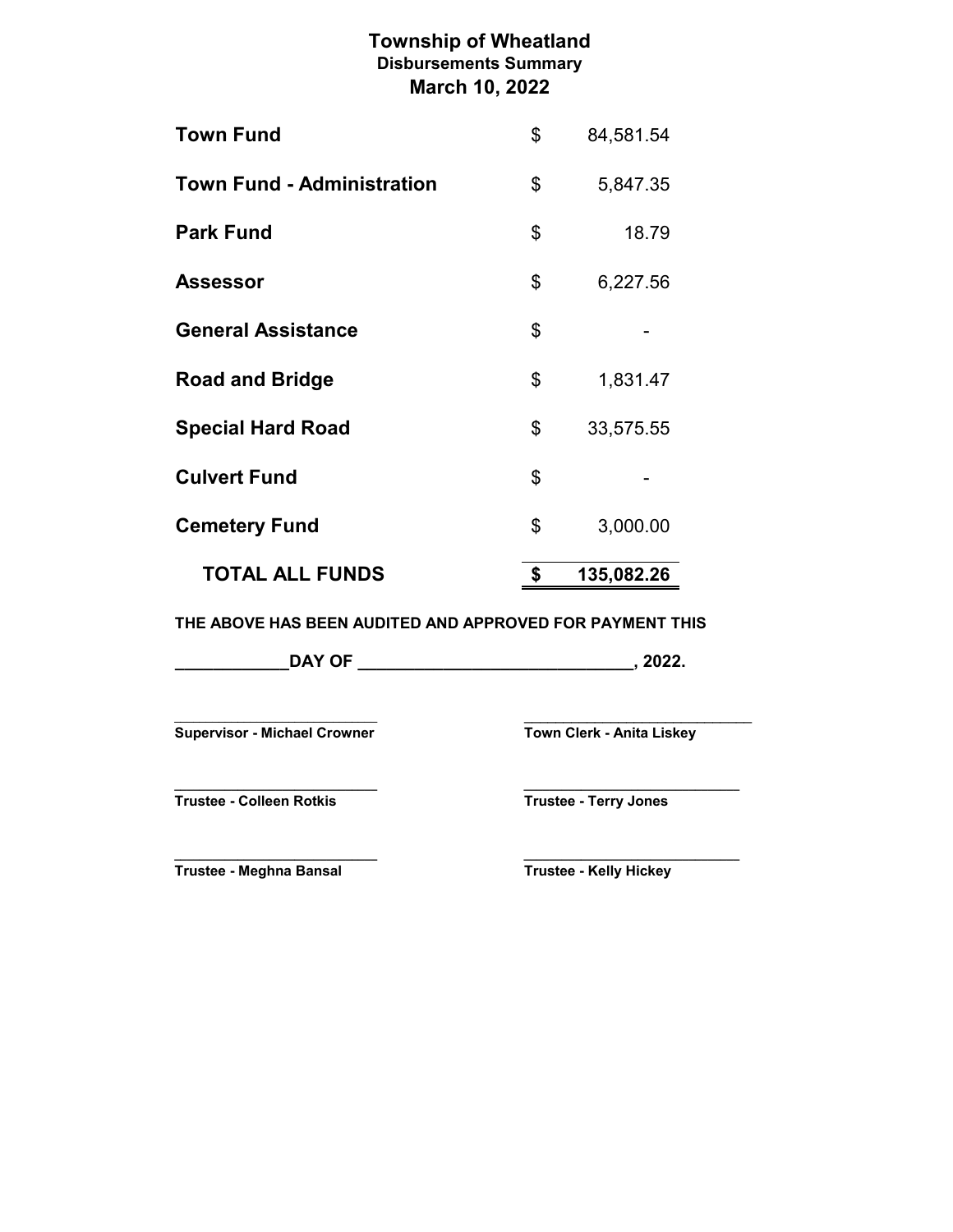# **Township of Wheatland March 10, 2022 Disbursements Summary**

| <b>Town Fund</b>                  | \$<br>84,581.54  |
|-----------------------------------|------------------|
| <b>Town Fund - Administration</b> | \$<br>5,847.35   |
| <b>Park Fund</b>                  | \$<br>18.79      |
| <b>Assessor</b>                   | \$<br>6,227.56   |
| <b>General Assistance</b>         | \$               |
| <b>Road and Bridge</b>            | \$<br>1,831.47   |
| <b>Special Hard Road</b>          | \$<br>33,575.55  |
| <b>Culvert Fund</b>               | \$               |
| <b>Cemetery Fund</b>              | \$<br>3,000.00   |
| <b>TOTAL ALL FUNDS</b>            | \$<br>135,082.26 |
|                                   |                  |

**THE ABOVE HAS BEEN AUDITED AND APPROVED FOR PAYMENT THIS**

**\_\_\_\_\_\_\_\_\_\_\_\_DAY OF \_\_\_\_\_\_\_\_\_\_\_\_\_\_\_\_\_\_\_\_\_\_\_\_\_\_\_\_\_, 2022.**

**I ATTEST I HAVE REVIEWED THESE BILLS:**

\_\_\_\_\_\_\_\_\_\_\_\_\_\_\_\_\_\_\_\_\_\_\_\_\_\_\_\_\_\_\_\_\_\_\_\_\_\_\_\_\_\_\_\_ **Town Clerk - Anita Liskey**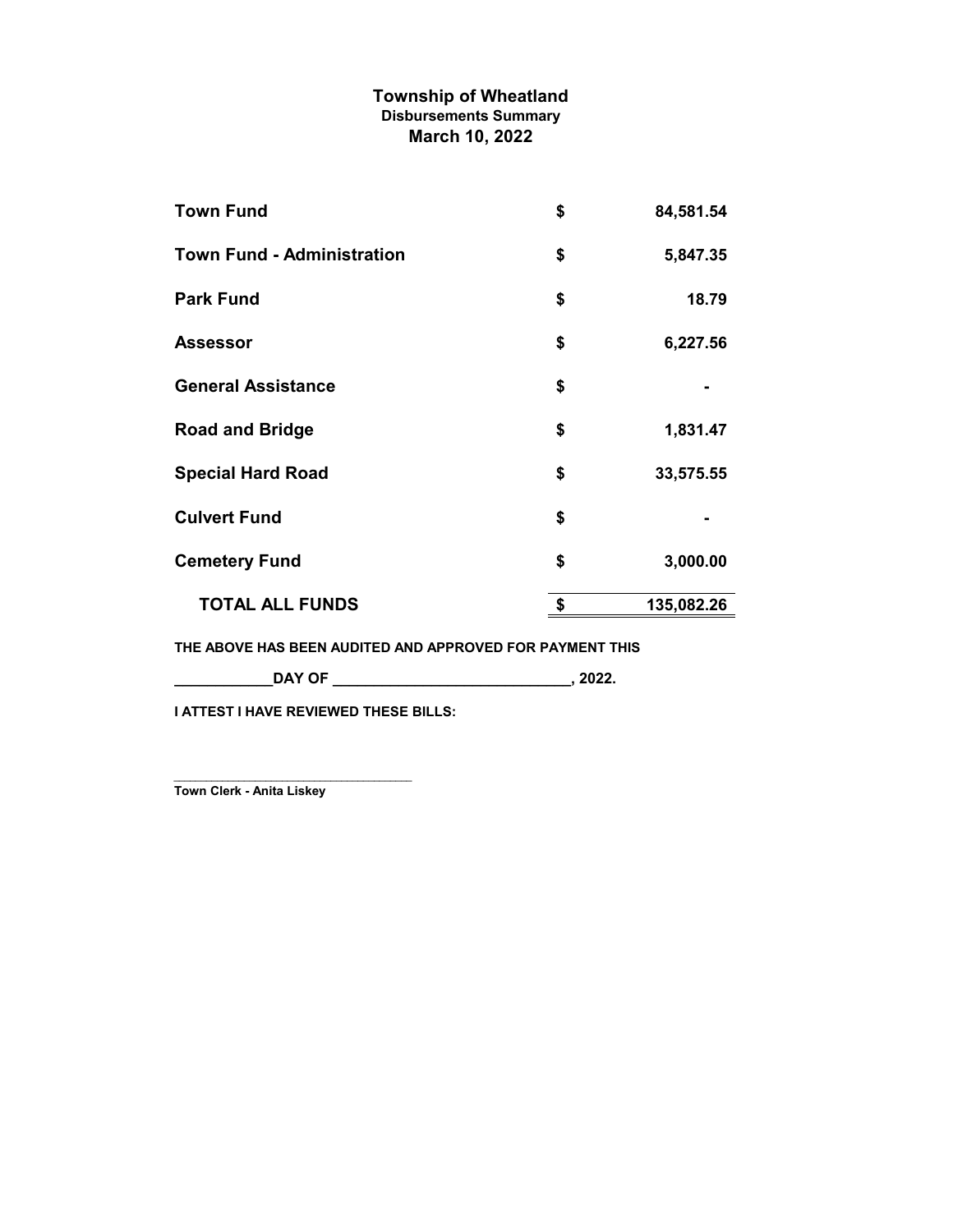# **Township of Wheatland Board of Trustee's Monthly Meeting Detailed Disbursements by Fund March 10, 2022**

| <b>Num</b>                        | <b>Date</b> | <b>Name</b>                               | <b>Account</b>                      | <b>Amount</b> |
|-----------------------------------|-------------|-------------------------------------------|-------------------------------------|---------------|
| 10 - Town Fund                    |             |                                           |                                     |               |
| e-Pay                             | 02/21/2022  | <b>Bankcard Processing Center</b>         | 4920 Computer Software & Hardware   | 22.00         |
| <b>Auto Withdr</b>                | 02/21/2022  | <b>QuickBooks Payroll Service</b>         | 4940 · Software Package Accounting  | 45.26         |
|                                   | 02/25/2022  | <b>QuickBooks Payroll Service</b>         | 2110 Direct Deposit Liabilities     | 16,286.95     |
| <b>EFTS 02-22b</b>                | 02/28/2022  | <b>Internal Revenue Service Center</b>    | 2500 · Payroll Liabilities          | 2,586.00      |
| <b>EFTS 02-22b</b>                | 02/28/2022  | <b>Internal Revenue Service Center</b>    | 2500 Payroll Liabilities            | 392.88        |
| <b>EFTS 02-22b</b>                | 02/28/2022  | Internal Revenue Service Center           | 2500 · Payroll Liabilities          | 392.88        |
| <b>EFTS 02-22b</b>                | 02/28/2022  | Internal Revenue Service Center           | 2500 Payroll Liabilities            | 1,679.85      |
| <b>EFTS 02-22b</b>                | 02/28/2022  | <b>Internal Revenue Service Center</b>    | 2500 · Payroll Liabilities          | 1,679.85      |
| WP 02-28-22                       | 02/28/2022  | Illinois Department of Revenue            | 2500 · Payroll Liabilities          | 1,138.08      |
| <b>Health Apay</b>                | 02/28/2022  | <b>Health Care Service Corporation</b>    | 4138a Health Insurance BCBS         | 1,222.61      |
| <b>Health Apay</b>                | 02/28/2022  | <b>Health Care Service Corporation</b>    | 4138a Health Insurance BCBS         | $-142.92$     |
| <b>Health Apay</b>                | 02/28/2022  | <b>Health Care Service Corporation</b>    | 2516 · Health Insur. - Blue Cross   | 135.85        |
| <b>IMRF 02-22</b>                 | 03/03/2022  | Illinois Municipal Retirement Fund        | 2510 · IMRF Payable                 | 798.36        |
| <b>IMRF 02-22</b>                 | 03/03/2022  | Illinois Municipal Retirement Fund        | 2510 · IMRF Payable                 | 989.36        |
| <b>IMRF 02-22</b>                 | 03/03/2022  | <b>Illinois Municipal Retirement Fund</b> | 2510 · IMRF Payable                 | 1,763.32      |
| 24401                             | 03/10/2022  | Canon Financial Services, Inc.            | 4926 Office Equipment Purchase      | 294.20        |
| 24402                             | 03/10/2022  | <b>Comcast Business</b>                   | 4267 Telecommunications             | 429.10        |
| 24403                             | 03/10/2022  | Comcast                                   | 4267 Telecommunications             | 321.12        |
| 24404                             | 03/10/2022  | Pace Suburban Bus                         | $4800 \cdot PACE$                   | 4,244.23      |
| 24404                             | 03/10/2022  | Pace Suburban Bus                         | $4800 \cdot PACE$                   | 4,065.78      |
| 24405                             | 03/10/2022  | Sutfin Mechanical, Inc.                   | 4231 Building Maintenance           | 107.00        |
| 24405                             | 03/10/2022  | Sutfin Mechanical, Inc.                   | 4231 Building Maintenance           | 107.00        |
| 24406                             | 03/10/2022  | Township Officials of Illinois            | 4139 Training / Educational Classes | 75.00         |
| 24409                             | 03/10/2022  | <b>JRM Consulting Inc.</b>                | 4920 Computer Software & Hardware   | 960.00        |
| 24409                             | 03/10/2022  | <b>JRM Consulting Inc</b>                 | 4921 Website Maintenace             | 72.50         |
| 24412                             | 03/10/2022  | Mark Dahlberg                             | 4211 Accounting and Audit Services  | 2,000.00      |
|                                   | 03/14/2022  | <b>QuickBooks Payroll Service</b>         | 2110 Direct Deposit Liabilities     | 30,613.49     |
| <b>EFTS 03-22a</b>                | 03/15/2022  | <b>Internal Revenue Service Center</b>    | 2500 · Payroll Liabilities          | 3,496.00      |
| <b>EFTS 03-22a</b>                | 03/15/2022  | Internal Revenue Service Center           | 2500 · Payroll Liabilities          | 648.95        |
| <b>EFTS 03-22a</b>                | 03/15/2022  | <b>Internal Revenue Service Center</b>    | 2500 · Payroll Liabilities          | 648.95        |
| <b>EFTS 03-22a</b>                | 03/15/2022  | <b>Internal Revenue Service Center</b>    | 2500 Payroll Liabilities            | 2,774.71      |
| EFTS 03-22a                       | 03/15/2022  | Internal Revenue Service Center           | 2500 · Payroll Liabilities          | 2,774.71      |
| WP 03-15-22                       | 03/15/2022  | Illinois Department of Revenue            | 2500 · Payroll Liabilities          | 1,958.47      |
| Total 10 - Town Fund              |             |                                           |                                     | 84,581.54     |
| 11 - Town Fund Admin              |             |                                           |                                     |               |
| <b>Health Apay</b>                | 02/28/2022  | <b>Health Care Service Corporation</b>    | 4138a Health Insurance BCBS         | 1,225.36      |
| Health Apay                       | 02/28/2022  | <b>Health Care Service Corporation</b>    | 2516 · Health Insur. - Blue Cross   | 123.99        |
| 457b 2-22                         | 03/01/2022  | <b>ICMA-RC</b>                            | 2520 457b Liability                 | 4,498.00      |
| <b>Total 11 - Town Fund Admin</b> |             |                                           |                                     | 5,847.35      |
| 13 - Park Fund                    |             |                                           |                                     |               |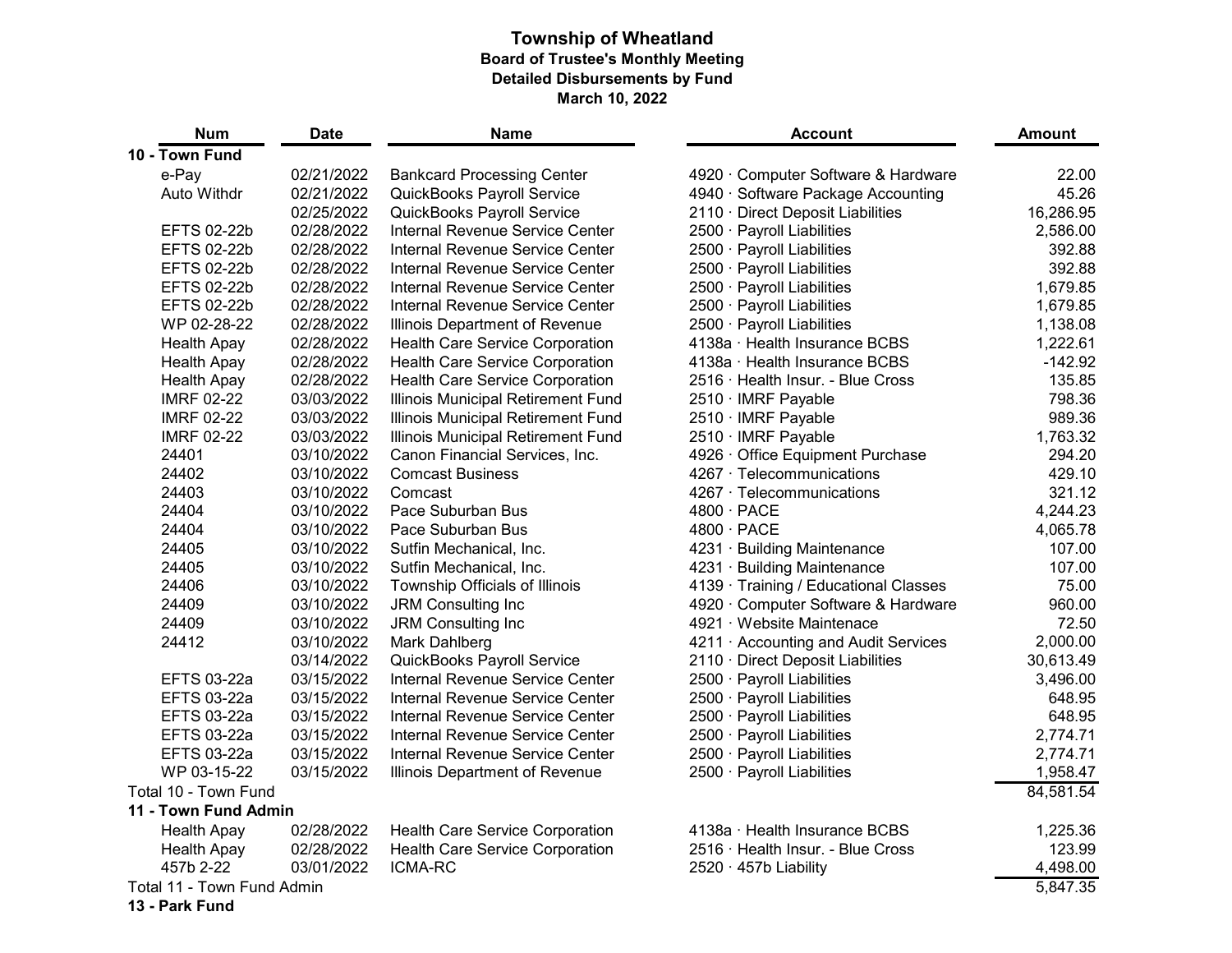| <b>Num</b>                         | <b>Date</b> | <b>Name</b>                               | <b>Account</b>                     | <b>Amount</b> |
|------------------------------------|-------------|-------------------------------------------|------------------------------------|---------------|
| 24407                              | 03/10/2022  | ComEd Park #6018                          | 4261 Utilities                     | 18.79         |
| Total 13 - Park Fund               |             |                                           |                                    | 18.79         |
| 15 - Assessors Office              |             |                                           |                                    |               |
| <b>Health Apay</b>                 | 02/28/2022  | <b>Health Care Service Corporation</b>    | 4138a Health Insurance BCBS        | 3,722.18      |
| <b>Health Apay</b>                 | 02/28/2022  | <b>Health Care Service Corporation</b>    | 2516 Health Insur. - Blue Cross    | 251.32        |
| 457b 2-22                          | 03/01/2022  | <b>ICMA-RC</b>                            | 2520 · 457b Liability              | 200.00        |
| 24408                              | 03/10/2022  | Hofman, James                             | 4850 · Mileage                     | 13.46         |
| 24409                              | 03/10/2022  | <b>JRM Consulting Inc</b>                 | 4920 Computer Software & Hardware  | 932.08        |
| 24410                              | 03/10/2022  | <b>Verizon Wireless</b>                   | 4267 Telecommunications            | 68.52         |
| 24411                              | 03/10/2022  | <b>Will County Assessor's Association</b> | $4830 \cdot$ Dues                  | 40.00         |
| 24409                              | 03/10/2022  | <b>JRM Consulting Inc</b>                 | 4220 Subcontractor Fees            | 1,000.00      |
| <b>Total 15 - Assessors Office</b> |             |                                           |                                    | 6,227.56      |
| 50 - Road and Bridge               |             |                                           |                                    |               |
| 21204                              | 03/10/2022  | <b>JRM Consulting Inc.</b>                | 4920 Computer Software & Hardware  | 1,682.50      |
| 21205                              | 03/10/2022  | <b>Team WolfPack Tools</b>                | 4571 Small Tools                   | 115.98        |
| 21205                              | 03/10/2022  | <b>Team WolfPack Tools</b>                | 4571 · Small Tools                 | 32.99         |
| Total 50 - Road and Bridge         |             |                                           |                                    | 1,831.47      |
| 60 - Special Hard Road             |             |                                           |                                    |               |
| <b>Health Apay</b>                 | 02/28/2022  | <b>Health Care Service Corporation</b>    | 4138a · Health Insurance BCBS      | 7,028.47      |
| <b>Health Apay</b>                 | 02/28/2022  | <b>Health Care Service Corporation</b>    | 2516 Health Insur. - Blue Cross    | 675.59        |
| 457b 2-22                          | 03/01/2022  | <b>ICMA-RC</b>                            | 2520 457b Liability                | 200.00        |
| <b>IMRF 2-22</b>                   | 03/03/2022  | <b>Illinois Municipal Retirement Fund</b> | 2510 · IMRF Payable                | 2,137.30      |
| <b>IMRF 2-22</b>                   | 03/03/2022  | Illinois Municipal Retirement Fund        | 2510 · IMRF Payable                | 1,500.36      |
| <b>IMRF 2-22</b>                   | 03/03/2022  | Illinois Municipal Retirement Fund        | 2510 · IMRF Payable                | 2,673.95      |
| 21180                              | 03/10/2022  | Olsen, Ross C                             | 4850 Mileage                       | 200.00        |
| 21181                              | 03/10/2022  | A Beep, LLC                               | 4267 Telecommunications            | 352.56        |
| 21182                              | 03/10/2022  | Bonnell Industries Inc.                   | 4239 Vehicle Equipment Maintenance | 469.20        |
| 21182                              | 03/10/2022  | Bonnell Industries Inc.                   | 4239 Vehicle Equipment Maintenance | 1,205.43      |
| 21182                              | 03/10/2022  | Bonnell Industries Inc.                   | 4239 Vehicle Equipment Maintenance | 99.84         |
| 21182                              | 03/10/2022  | Bonnell Industries Inc.                   | 4239 Vehicle Equipment Maintenance | $-65.72$      |
| 21183                              | 03/10/2022  | <b>Buikema's Ace Hardware Centers</b>     | 4239 Vehicle Equipment Maintenance | 117.16        |
| 21184                              | 03/10/2022  | Best Budget Tree & Landscaping Service    | 4294 Drainage Maintenance          | 1,125.00      |
| 21185                              | 03/10/2022  | Cintas #344                               | 4298 Uniforms & PPE                | 50.36         |
| 21185                              | 03/10/2022  | Cintas #344                               | 4298 · Uniforms & PPE              | 50.36         |
| 21185                              | 03/10/2022  | Cintas #344                               | 4298 Uniforms & PPE                | 50.36         |
| 21185                              | 03/10/2022  | Cintas #344                               | 4298 Uniforms & PPE                | 50.36         |
| 21186                              | 03/10/2022  | ComEd #9055                               | 4760 Street Lights                 | 1,886.45      |
| 21187                              | 03/10/2022  | ComEd #4058                               | 4760 Street Lights                 | 11.89         |
| 21188                              | 03/10/2022  | ComEd #9012                               | 4760 Street Lights                 | 51.32         |
| 21189                              | 03/10/2022  | <b>Continental Weather Service</b>        | $4297 \cdot$ Rentals               | 150.00        |
| 21190                              | 03/10/2022  | <b>Crown Graphics</b>                     | 4298 Uniforms & PPE                | 587.00        |
| 21191                              | 03/10/2022  | <b>Dutek</b>                              | 4239 Vehicle Equipment Maintenance | 64.00         |
| 21192                              | 03/10/2022  | Everbridge, Inc.                          | 4267 Telecommunications            | 7,300.00      |
| 21193                              | 03/10/2022  | Heritage FS, Inc. 32                      | 4553 Automobile Fuel/Oil           | 2,155.03      |
| 21194                              | 03/10/2022  | <b>Jim's Truck Inspection LLC</b>         | 4239 Vehicle Equipment Maintenance | 56.00         |
| 21195                              | 03/10/2022  | Multiple Concrete Accessories Corp.       | 4239 Vehicle Equipment Maintenance | 97.00         |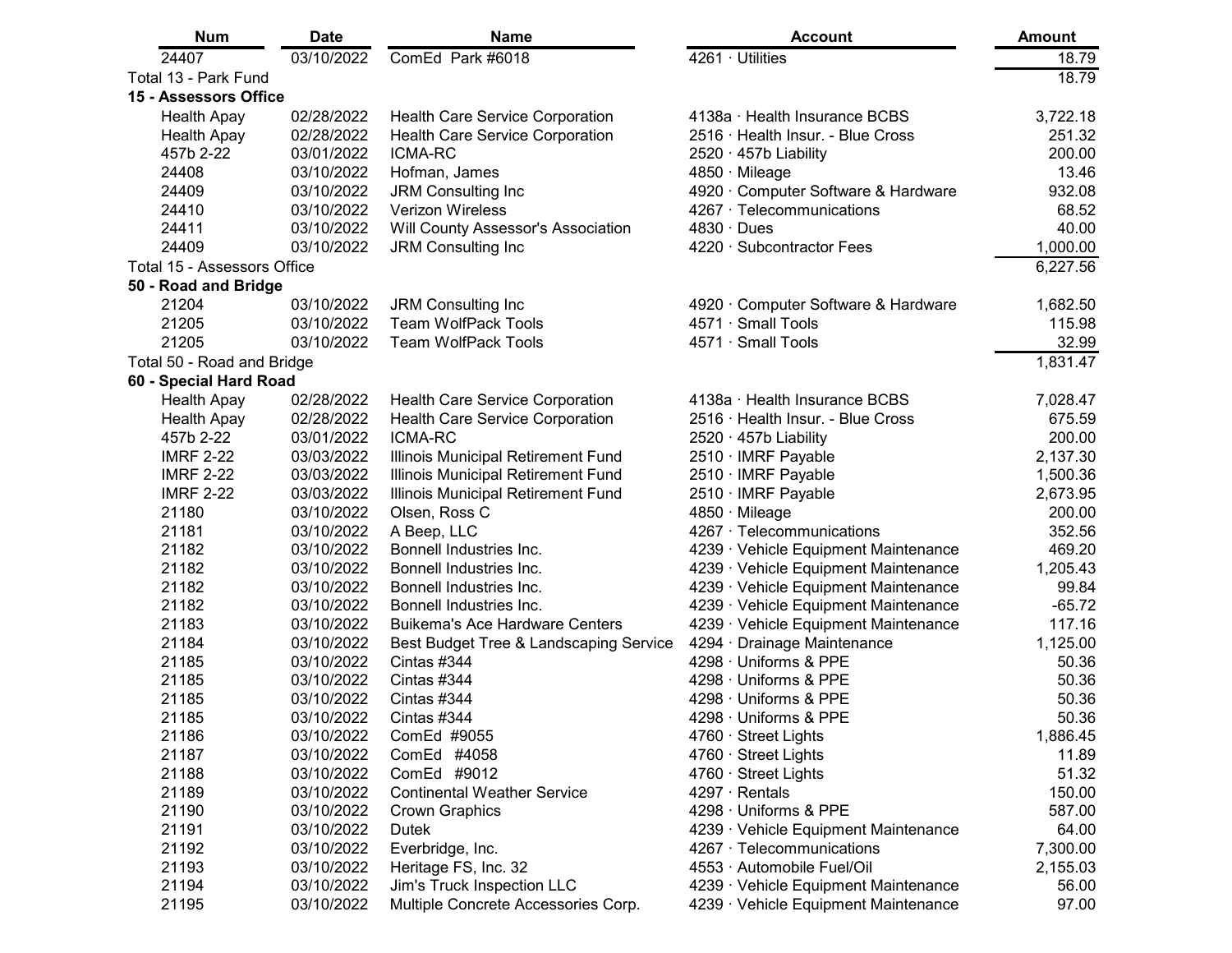| <b>Num</b>                      | <b>Date</b> | <b>Name</b>                                  | <b>Account</b>                     | <b>Amount</b> |
|---------------------------------|-------------|----------------------------------------------|------------------------------------|---------------|
| 21196                           | 03/10/2022  | <b>NAPA Auto Parts</b>                       | 4239 Vehicle Equipment Maintenance | 82.81         |
| 21196                           | 03/10/2022  | <b>NAPA Auto Parts</b>                       | 4239 Vehicle Equipment Maintenance | 64.55         |
| 21197                           | 03/10/2022  | <b>NICOR</b>                                 | 4261 Utilities                     | 1,203.96      |
| 21198                           | 03/10/2022  | <b>Superior Asphalt Materials, LLC</b>       | 4237 Road Maintenance              | 267.00        |
| 21199                           | 03/10/2022  | Sutfin Mechanical, Inc.                      | 4231 Building Maintenance          | 107.00        |
| 21199                           | 03/10/2022  | Sutfin Mechanical, Inc.                      | 4231 · Building Maintenance        | 107.00        |
| 21200                           | 03/10/2022  | <b>Traffic Control &amp; Protection Inc.</b> | 4237 · Road Maintenance            | 94.80         |
| 21200                           | 03/10/2022  | <b>Traffic Control &amp; Protection Inc.</b> | 4237 · Road Maintenance            | 333.80        |
| 21201                           | 03/10/2022  | T-Mobile                                     | 4267 · Telecommunications          | 43.56         |
| 21202                           | 03/10/2022  | <b>Verizon Wireless</b>                      | 4267 Telecommunications            | 42.33         |
| 21203                           | 03/10/2022  | <b>City of Naperville</b>                    | 4261 Utilities                     | 986.72        |
| 21202                           | 03/10/2022  | <b>Verizon Wireless</b>                      | 4267 Telecommunications            | $-37.25$      |
| Total 60 - Special Hard Road    |             |                                              |                                    | 33,575.55     |
| 80 - Cemetery Fund              |             |                                              |                                    |               |
| 1251                            | 03/10/2022  | Cemetery Management Inc.                     | 4300 Grave Openings                | 1,100.00      |
| 1251                            | 03/10/2022  | Cemetery Management Inc.                     | 4300 Grave Openings                | 1,200.00      |
| 1252                            | 03/10/2022  | <b>Rich Grommon</b>                          | 4310 Grave Markings                | 50.00         |
| 1252                            | 03/10/2022  | <b>Rich Grommon</b>                          | 4310 Grave Markings                | 50.00         |
| 1253                            | 03/10/2022  | Jim Hofman                                   | 4310 Grave Markings                | 50.00         |
| 1253                            | 03/10/2022  | Jim Hofman                                   | 4300 Grave Openings                | 375.00        |
| 1253                            | 03/10/2022  | Jim Hofman                                   | 4310 Grave Markings                | 50.00         |
| 1254                            | 03/10/2022  | David Jacque                                 | 4300 Grave Openings                | 125.00        |
| <b>Total 80 - Cemetery Fund</b> |             |                                              |                                    | 3,000.00      |
| TOTAL                           |             |                                              |                                    | 135,082.26    |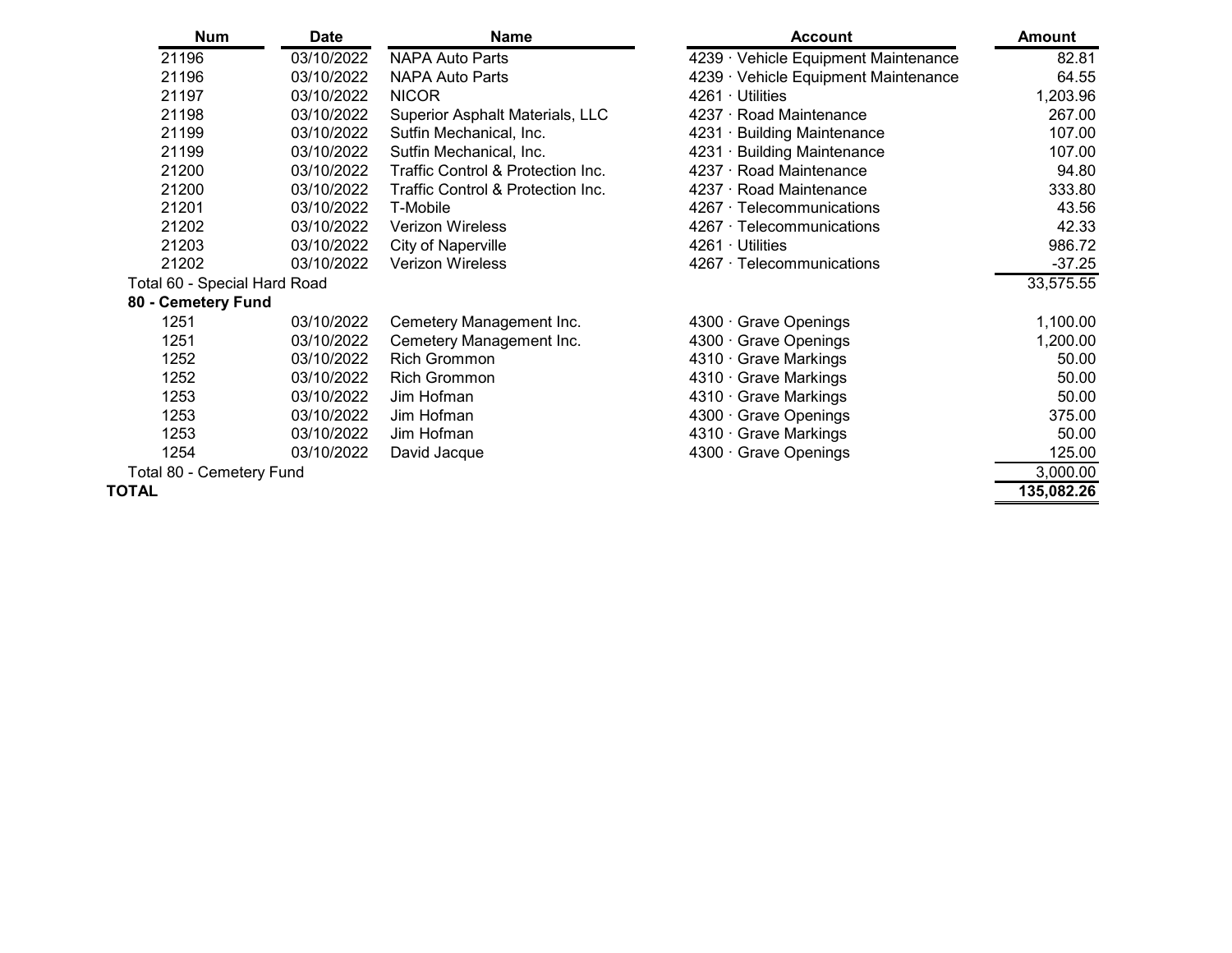## **Township of Wheatland Board of Trustee's Monthly Meeting Actual vs Budget - Town Fund For the Fiscal Month of and Year to Date Through March 15, 2022**

|                                        | Feb 16 - Mar 15, 22 | Apr 1 - Mar 15, 22  | <b>YTD Budget</b> | \$ Over Budget       | % of Budget    |
|----------------------------------------|---------------------|---------------------|-------------------|----------------------|----------------|
| <b>Income</b>                          |                     |                     |                   |                      |                |
| 3000 · Property Taxes - Current        | \$<br>4,515.53      | $\$\$<br>834,761.81 | \$826,000.00      | 8,761.81<br>\$       | 101.06%        |
| 3004 · Replacement Taxes - PPRT        | 4,640.32            | 19,673.82           | 11,000.00         | 8,673.82             | 178.85%        |
| 3050 · PACE Grant                      |                     | (834.05)            | 23,000.00         | (23, 834.05)         | $-3.63%$       |
| $3060 \cdot$ Grants                    |                     |                     | 1,500.00          | (1,500.00)           | 0.0%           |
| 3090 · Other Income                    |                     |                     |                   |                      | 0.0%           |
| 3029 · Other Interest Income           | 95.63               | 340.69              | 500.00            | (159.31)             | 68.14%         |
| <b>Total Income</b>                    | 9,251.48            | 853,942.27          | 862,000.00        | (8,057.73)           | 99.07%         |
| <b>Expenses</b>                        |                     |                     |                   |                      |                |
| 4214 · Payroll Expenses                | 68,685.11           | 260,377.68          | 230,000.00        | 30,377.68            | 113.21%        |
| 4133 · Payroll Taxes - Employer        | 5,945.86            | 20,685.37           | 17,595.00         | 3,090.37             | 117.56%        |
| 4131 · IMRF - Employer Contribution    | 1,834.69            | 6,713.19            | 2,250.00          | 4,463.19             | 298.36%        |
| 4138 · Health Insurance                | 8,793.01            | 34,564.65           | 39,000.00         | (4,435.35)           | 88.63%         |
| 4136 · Workman Compensation            |                     |                     | 5,000.00          | (5,000.00)           | 0.0%           |
| 4139 · Training / Educational Classes  | 75.00               | 575.00              | 400.00            | 175.00               | 143.75%        |
| 4211 · Accounting and Audit Services   | 576.80              | 28,570.55           | 29,000.00         | (429.45)             | 98.52%         |
| 4213 · Legal Services                  |                     | 2,030.00            | 500.00            | 1,530.00             | 406.0%         |
| 4220 · Subcontractor Fees              |                     |                     | 500.00            | (500.00)             | 0.0%           |
| 4231 · Building Maintenance            | 3,817.74            | 14,339.03           | 15,000.00         | (660.97)             | 95.59%         |
| 4253 · Liability Insurance             | 24,735.00           | 27,595.00           | 12,500.00         | 15,095.00            | 220.76%        |
| 4267 · Telecommunications              | 1,546.17            | 7,846.90            | 10,000.00         | (2, 153.10)          | 78.47%         |
| 4261 · Utilities                       |                     | 300.00              | 400.00            | (100.00)             | 75.0%          |
| 4531 · Building Supplies               | 68.98               | 108.42              |                   | 108.42               | 100.0%         |
| 4541 · Newsletter                      |                     |                     | 1,500.00          | (1,500.00)           | 0.0%           |
| 4544 · Postage / Printing              | 232.00              | 452.00              | 1,500.00          | (1,048.00)           | 30.13%         |
| 4545 · Publishing                      | 318.22              | 466.08              | 400.00            | 66.08                | 116.52%        |
| 4551 · Office Supplies                 | 820.34              | 4,140.03            | 5,000.00          | (859.97)             | 82.8%          |
| 4676 · Senior Services                 | 1,029.75            | 1,258.74            | 4,000.00          | (2,741.26)           | 31.47%         |
| 4750 · Mostquito Abatement             |                     | 23,232.00           | 27,000.00         | (3,768.00)           | 86.04%         |
| 4800 · PACE                            | 19,120.86           | 47,440.10           | 60,000.00         | (12, 559.90)         | 79.07%         |
| 4830 · Dues                            |                     | 1,451.13            | 1,800.00          | (348.87)             | 80.62%         |
| 4850 · Mileage<br>4890 · Adminstration | 15.46               | 68.21               | 500.00<br>100.00  | (431.79)             | 13.64%<br>0.0% |
| 4899 · Publications                    |                     |                     | 100.00            | (100.00)<br>(100.00) | 0.0%           |
| 4920 · Computer Software & Hardware    | 1,026.00            | 3,500.50            | 3,000.00          | 500.50               | 116.68%        |
| 4921 · Website Maintenace              | 557.50              | 2,980.50            | 2,000.00          | 980.50               | 149.03%        |
| 4293 · Building Improvements           |                     | 786.88              | 15,000.00         | (14, 213.12)         | 5.25%          |
| 4926 · Office Equipment Purchase       | 1,046.77            | 3,303.02            | 4,000.00          | (696.98)             | 82.58%         |
|                                        |                     |                     |                   |                      |                |
| 4935 · Contingency                     |                     |                     | 10,000.00         | (10,000.00)          | 0.0%           |
| 4940 · Software Package Accounting     | 629.27              | 1,047.37            | 1,500.00          | (452.63)             | 69.83%         |
| 4950 · Miscellaneous Expenses          |                     |                     |                   |                      | 0.0%           |
| <b>Total Expenses</b>                  | 140,874.53          | 493,832.35          | 499,545.00        | (5,712.65)           | 98.86%         |
| <b>Net Surplus (Deficit)</b>           | (131,623.05)<br>\$  | \$<br>360,109.92    | \$362,455.00      | (2,345.08)<br>\$.    | 99.35%         |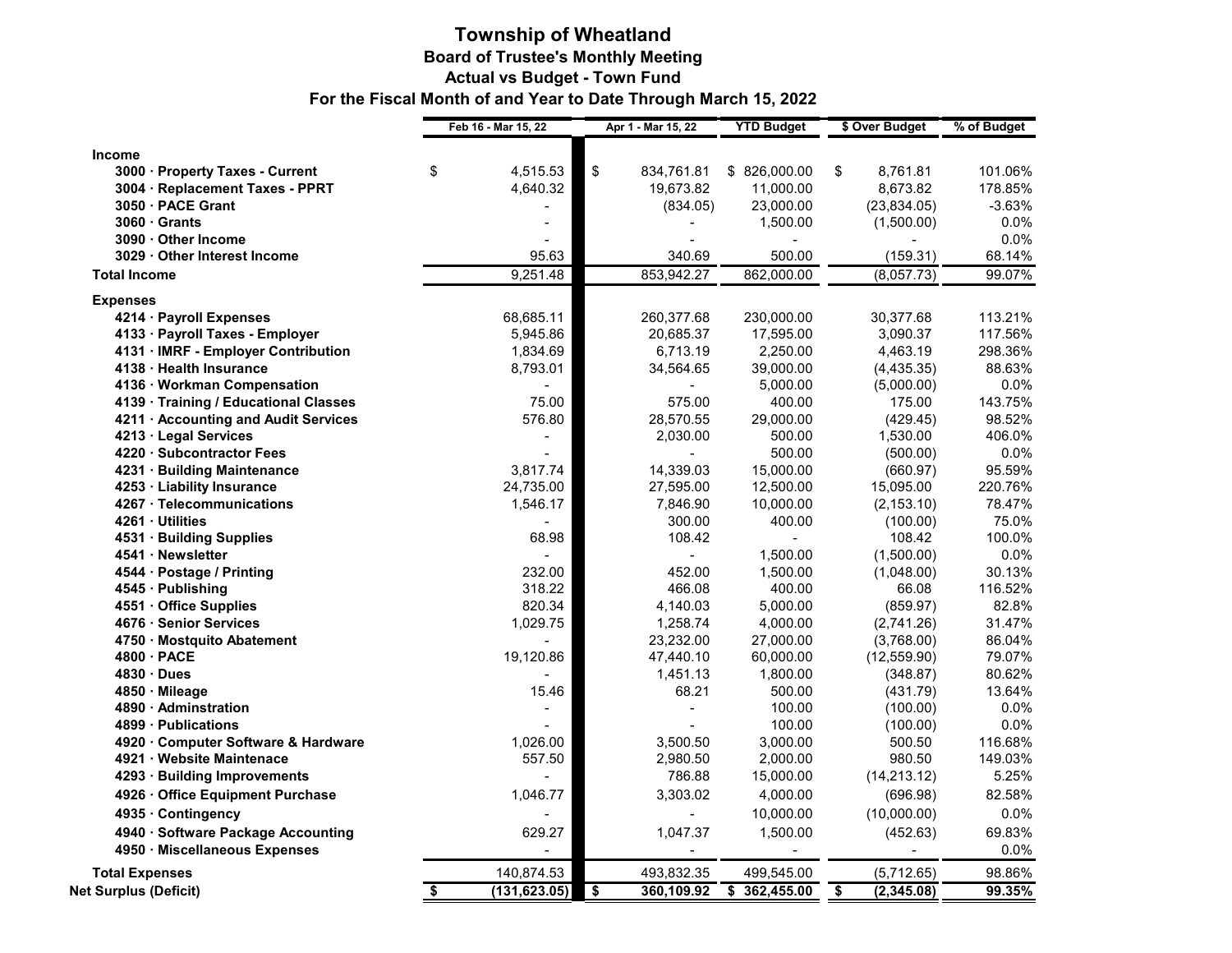### **Township of Wheatland Board of Trustee's Monthly Meeting Actual vs Budget - Assessor For the Fiscal Month of and Year to Date Through March 15, 2022**

|                                       | Feb 16 - Mar 15, 22 | Apr 1 - Mar 15, 22 | <b>YTD Budget</b> | \$ Over Budget     | % of Budget |
|---------------------------------------|---------------------|--------------------|-------------------|--------------------|-------------|
| <b>Expenses</b>                       |                     |                    |                   |                    |             |
| 4214 · Payroll Expenses               | \$<br>16,286.50     | \$<br>232,715.10   | \$250,155.00      | (17, 439.90)<br>\$ | 93.03%      |
| 4133 · Payroll Taxes - Employer       | 1,872.10            | 19,653.13          | 19,542.00         | 111.13             | 100.57%     |
| 4131 · IMRF - Employer Contribution   | 1,300.24            | 22,031.30          | 24,368.42         | (2,337.12)         | 90.41%      |
| 4138 · Health Insurance               | 3,905.86            | 45,054.45          | 44,088.84         | 965.61             | 102.19%     |
| 4136 · Workman Compensation           |                     |                    | 300.00            | (300.00)           | $0.0\%$     |
| 4139 · Training / Educational Classes |                     | 2,225.00           | 2,500.00          | (275.00)           | 89.0%       |
| 4220 · Subcontractor Fees             | 1,000.00            | 12,580.00          | 14,000.00         | (1,420.00)         | 89.86%      |
| 4233 · Equipment Maintenance          |                     |                    | 2,000.00          | (2,000.00)         | $0.0\%$     |
| 4267 · Telecommunications             | 68.52               | 68.52              | 125.00            | (56.48)            | 54.82%      |
| 4544 · Postage / Printing             |                     |                    | 100.00            | (100.00)           | $0.0\%$     |
| 4549 · Field Supplies                 |                     |                    | 100.00            | (100.00)           | $0.0\%$     |
| 4551 · Office Supplies                |                     |                    | 300.00            | (300.00)           | $0.0\%$     |
| $4830 \cdot$ Dues                     | 40.00               | 40.00              | 100.00            | (60.00)            | 40.0%       |
| 4850 · Mileage                        | 13.46               | 1,197.02           | 1,500.00          | (302.98)           | 79.8%       |
| 4870 Travel & Conference              |                     | 1,017.53           | 1,200.00          | (182.47)           | 84.79%      |
| 4920 Computer Software & Hardware     | 932.08              | 14,860.97          | 12,000.00         | 2,860.97           | 123.84%     |
| 4921 · Website Maintenace             |                     |                    | 500.00            | (500.00)           | $0.0\%$     |
| <b>Total Expenses</b>                 | 25,418.76           | 351,443.02         | 372,879.26        | (21, 436.24)       | 94.25%      |
| <b>Net Deficit</b>                    | (25, 418.76)        | \$ (351, 443.02)   | \$ (372, 879.26)  | 21,436.24          | 94.25%      |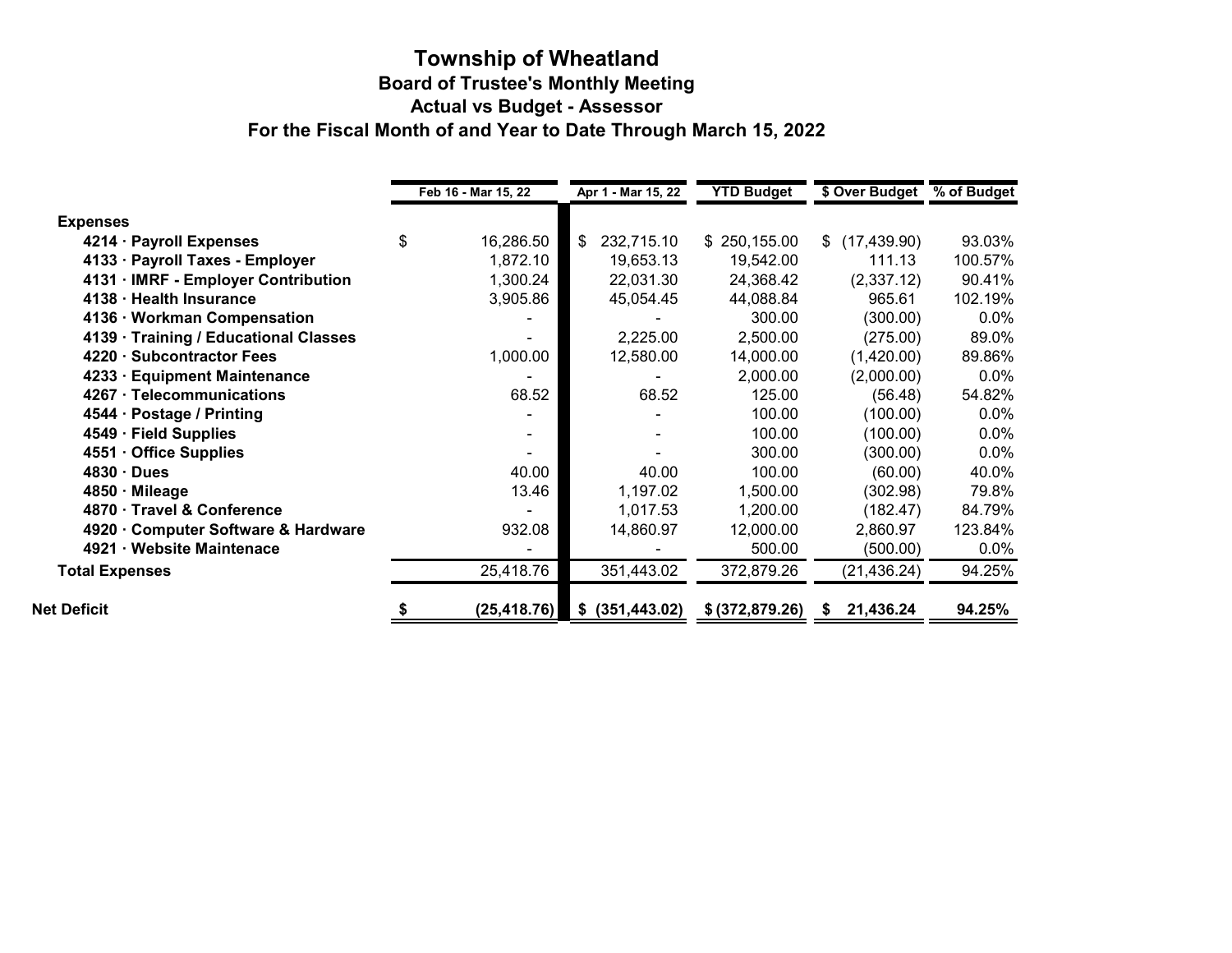### **Township of Wheatland Board of Trustee's Monthly Meeting Actual vs Budget - Park Fund For the Fiscal Month of and Year to Date Through March 15, 2022**

|                                     | Feb 16 - Mar 15, 22 | Apr 1 - Mar 15, 22 | <b>YTD Budget</b> | \$ Over Budget | % of Budget |
|-------------------------------------|---------------------|--------------------|-------------------|----------------|-------------|
| <b>Income</b>                       |                     |                    |                   |                |             |
| 3085 · Park Usage Fees              |                     | \$<br>2,640.00     | \$2,000.00        | 640.00         | 132.0%      |
| <b>Total Income</b>                 | -                   | 2,640.00           | 2,000.00          | 640.00         | 132.0%      |
| <b>Expenses</b>                     |                     |                    |                   |                |             |
| 4261 · Utilities                    | 18.79               | 782.08             | 800.00            | (17.92)        | 97.76%      |
| 4551 Office Supplies                | $\blacksquare$      | 125.98             | $\blacksquare$    | 125.98         | 100.0%      |
| 4628 · Park Maintenance             | $\blacksquare$      | 2,165.00           | 5,000.00          | (2,835.00)     | 43.3%       |
| 4631 · Park Subcontracting Services | $\blacksquare$      | 3,860.06           | 6,000.00          | (2, 139.94)    | 64.33%      |
| 4760 · Street Lights                |                     | 43.92              |                   | 43.92          | 100.0%      |
| <b>Total Expenses</b>               | 18.79               | 6,977.04           | 11,800.00         | (4,822.96)     | 59.13%      |
| <b>Net Surplus (Deficit)</b>        | (18.79)             | (4, 337.04)        | \$ (9,800.00)     | 5,462.96       | 44.26%      |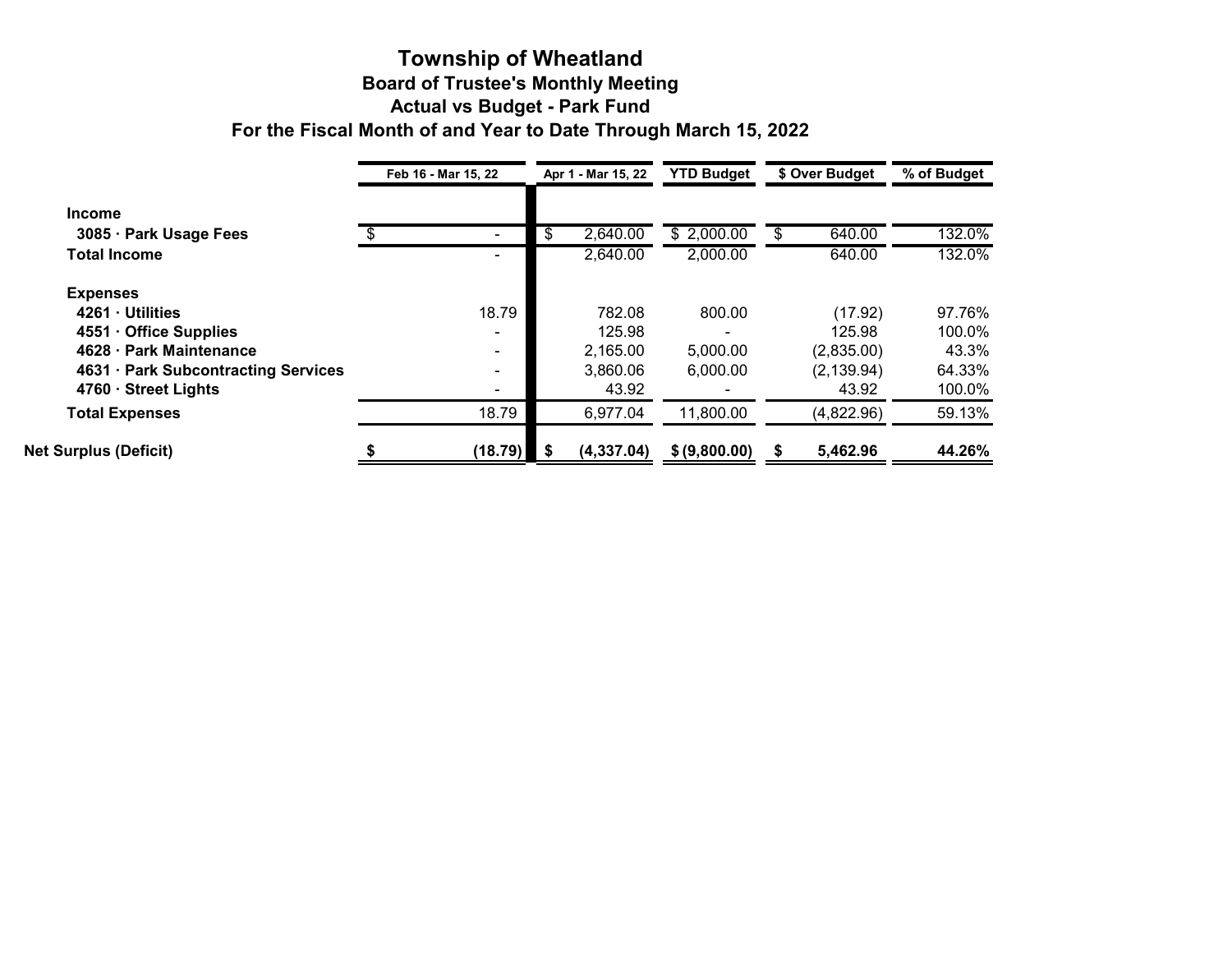### **Township of Wheatland Board of Trustee's Monthly Meeting Actual vs Budget - General Assistance For the Fiscal Month of and Year to Date Through March 15, 2022**

|                                                                                         | Feb 16 - Mar 15, 22 | Apr 1 - Mar 15, 22               | <b>YTD Budget</b>    | \$ Over Budget           | % of Budget        |
|-----------------------------------------------------------------------------------------|---------------------|----------------------------------|----------------------|--------------------------|--------------------|
| <b>Income</b><br>3029 Other Interest Income                                             | \$<br>0.41          | \$<br>4.90                       | \$                   | 4.90<br>\$               | 100.0%             |
| <b>Total Income</b>                                                                     | 0.41                | 4.90                             |                      | 4.90                     | 100.0%             |
| <b>Expenses</b><br>4681 General Assistance Relief<br>4703 · Emergency Assistance Relief |                     | $\blacksquare$<br>$\blacksquare$ | 1,500.00<br>3,000.00 | (1,500.00)<br>(3,000.00) | $0.0\%$<br>$0.0\%$ |
| <b>Total Expenses</b>                                                                   |                     |                                  | 4,500.00             | (4,500.00)               | $0.0\%$            |
| <b>Net Surplus (Deficit)</b>                                                            | 0.41                | \$<br>4.90                       | \$(4,500.00)         | 4,504.90                 | $-0.11%$           |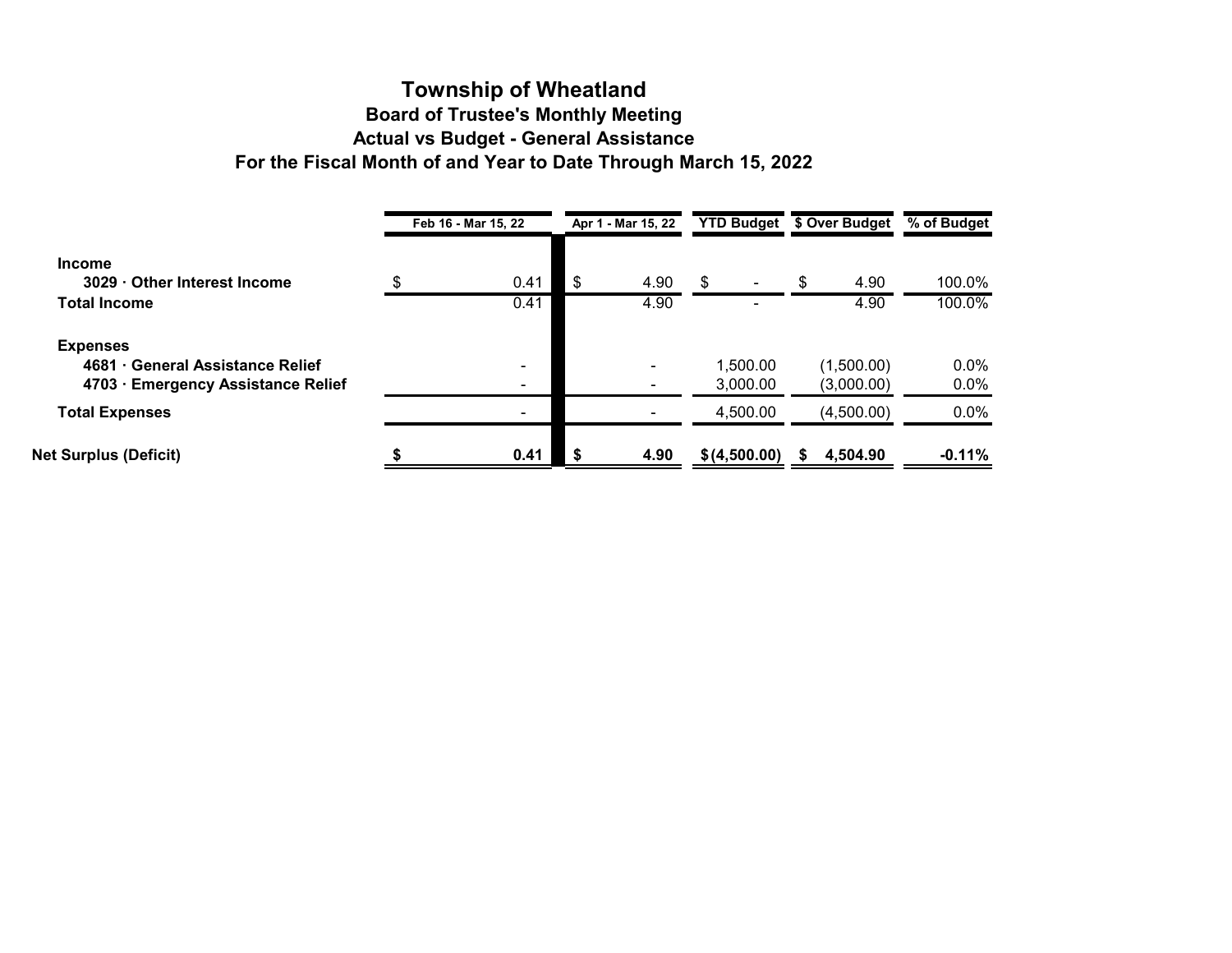#### **Township of Wheatland Board of Trustee's Monthly Meeting Actual vs Budget - Road & Bridge For the Fiscal Month of and Year to Date Through March 15, 2022**

|                                             | Feb 16 - Mar 15, 22 |     | Apr 1 - Mar 15, 22 | <b>YTD Budget</b> | \$ Over Budget   | % of Budget |
|---------------------------------------------|---------------------|-----|--------------------|-------------------|------------------|-------------|
| <b>Income</b>                               |                     |     |                    |                   |                  |             |
| $3000 -$<br><b>Property Taxes - Current</b> | \$                  | \$  | 90,617.89          | \$92,299.00       | (1,681.11)<br>\$ | 98.18%      |
| 3004 · Replacement Taxes - PPRT             |                     |     | 41,270.68          | 18,000.00         | 23,270.68        | 229.28%     |
| $3016 \cdot$ Fines                          |                     |     | 841.24             |                   | 841.24           | 100.0%      |
| 3090 · Other Income                         | 2,900.00            |     | 34,365.76          | 30,000.00         | 4,365.76         | 114.55%     |
| 3029 · Other Interest Income                | 3.50                |     | 38.44              | 100.00            | (61.56)          | 38.44%      |
| <b>Total Income</b>                         | 2,903.50            |     | 167,134.01         | 140,399.00        | 26,735.01        | 119.04%     |
| <b>Expenses</b>                             |                     |     |                    |                   |                  |             |
| 4139 · Training / Educational Classes       |                     |     | 3,021.04           | 4,000.00          | (978.96)         | 75.53%      |
| 4531 · Building Supplies                    |                     |     | 249.71             |                   | 249.71           | 100.0%      |
| 4544 · Postage / Printing                   |                     |     | 11.75              | 12,000.00         | (11,988.25)      | 0.1%        |
| 4551 · Office Supplies                      |                     |     | 2,820.12           | 8,000.00          | (5, 179.88)      | 35.25%      |
| 4571 · Small Tools                          | 148.97              |     | 4,519.00           | 11,000.00         | (6,481.00)       | 41.08%      |
| $4830 \cdot$ Dues                           |                     |     | 1,762.14           | 3,000.00          | (1,237.86)       | 58.74%      |
| 4870 · Travel & Conference                  | 200.00              |     | (64.08)            | 5,000.00          | (5,064.08)       | $-1.28%$    |
| 4900 · Equipment                            |                     |     |                    | 23,060.00         | (23,060.00)      | $0.0\%$     |
| 4920 Computer Software & Hardware           | 1,682.50            |     | 10,390.79          | 10,000.00         | 390.79           | 103.91%     |
| 4944 · Debt Service                         |                     |     | 81,293.52          | 85,000.00         | (3,706.48)       | 95.64%      |
| 4945 · Bank Service Fee                     |                     |     | 1,564.59           |                   | 1,564.59         | 100.0%      |
| <b>Total Expenses</b>                       | 2,031.47            |     | 105,568.58         | 161,060.00        | (55, 491.42)     | 65.55%      |
| <b>Net Surplus (Deficit)</b>                | 872.03              | -\$ | 61,565.43          | \$ (20,661.00)    | 82,226.43<br>S.  | -297.98%    |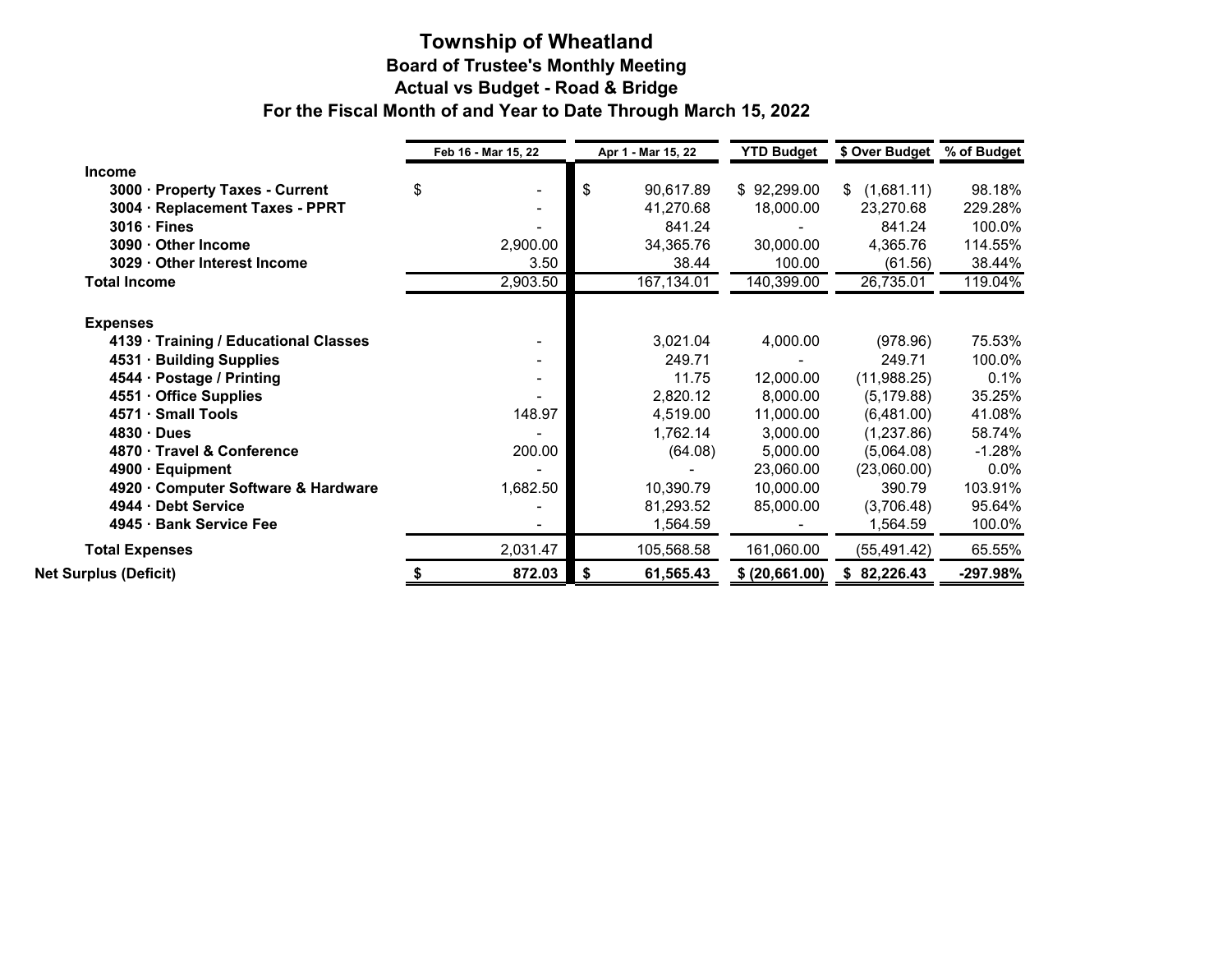### **Township of Wheatland Board of Trustee's Monthly Meeting Actual vs Budget - Hard Road For the Fiscal Month of and Year to Date Through March 15, 2022**

|                                      | Feb 16 - Mar 15, 22 |               | Apr 1 - Mar 15, 22 |              | <b>YTD Budget</b> | \$ Over Budget   | % of Budget |  |
|--------------------------------------|---------------------|---------------|--------------------|--------------|-------------------|------------------|-------------|--|
| <b>Income</b>                        |                     |               |                    |              |                   |                  |             |  |
| 3000 · Property Taxes - Current      | \$                  | 8,915.57      | $\sqrt[6]{3}$      | 1,647,585.40 | \$1,653,216.00    | \$<br>(5,630.60) | 99.66%      |  |
| 3029 · Other Interest Income         |                     | 36.07         |                    | 178.25       |                   | 178.25           | 100.0%      |  |
| $3060 \cdot$ Grants                  |                     |               |                    |              |                   |                  | 0.0%        |  |
| 3090 · Other Income                  |                     |               |                    |              |                   |                  | 0.0%        |  |
| <b>Total Income</b>                  |                     | 8,951.64      |                    | 1,647,763.65 | 1,653,216.00      | (5,452.35)       | 99.67%      |  |
| <b>Expenses</b>                      |                     |               |                    |              |                   |                  |             |  |
| 4214 · Payroll Expenses              |                     | 99,395.90     |                    | 367,205.10   | 480,000.00        | (112, 794.90)    | 76.5%       |  |
| 4133 · Payroll Taxes - Employer      |                     | 10,031.07     |                    | 29,928.23    | 40,000.00         | (10,071.77)      | 74.82%      |  |
| 4131 · IMRF - Employer Contribution  |                     | 7,971.54      |                    | 34,527.00    | 39,000.00         | (4,473.00)       | 88.53%      |  |
| 4137 · Worker's Comp - Self Pay      |                     |               |                    |              |                   |                  | 0.0%        |  |
| 4138 · Health Insurance              |                     | 21,258.95     |                    | 82,007.40    | 71,000.00         | 11,007.40        | 115.5%      |  |
| 4136 · Workman Compensation          |                     |               |                    | (4,544.00)   | 28,000.00         | (32,544.00)      | $-16.23%$   |  |
| 4213 · Legal Services                |                     |               |                    | 300.00       | 2,000.00          | (1,700.00)       | 15.0%       |  |
| 4216 · Engineering Service Fees      |                     | 7,475.50      |                    | 18,583.00    | 35,000.00         | (16, 417.00)     | 53.09%      |  |
| 4231 · Building Maintenance          |                     | 2,672.04      |                    | 8,252.55     | 24,000.00         | (15, 747.45)     | 34.39%      |  |
| 4237 · Road Maintenance              |                     | 13,595.08     |                    | 189,922.21   |                   | 189,922.21       | 100.0%      |  |
| 4239 · Vehicle Equipment Maintenance |                     | 14,063.63     |                    | 71,338.05    | 70,000.00         | 1,338.05         | 101.91%     |  |
| 4253 · Liability Insurance           |                     | 24,735.00     |                    | 25,346.00    | 26,000.00         | (654.00)         | 97.49%      |  |
| 4261 · Utilities                     |                     | 6,654.35      |                    | 15,393.06    | 18,000.00         | (2,606.94)       | 85.52%      |  |
| 4267 · Telecommunications            |                     | 9,121.56      |                    | 16,835.68    | 22,000.00         | (5, 164.32)      | 76.53%      |  |
| 4294 · Drainage Maintenance          |                     | 10,896.35     |                    | 242,341.85   | 560,000.00        | (317, 658.15)    | 43.28%      |  |
| 4297 · Rentals                       |                     | 150.00        |                    | 150.00       | 1,000.00          | (850.00)         | 15.0%       |  |
| 4298 · Uniforms & PPE                |                     | 1,735.76      |                    | 6,183.76     | 13,000.00         | (6,816.24)       | 47.57%      |  |
| 4320 · Snow Removal                  |                     |               |                    | 50.00        | 7,000.00          | (6,950.00)       | 0.71%       |  |
| 4338 · Bridge Maintenance            |                     |               |                    |              | 30,000.00         | (30,000.00)      | 0.0%        |  |
| 4535 · Road/Drainage Supplies        |                     |               |                    | 1,833.70     |                   | 1,833.70         | 100.0%      |  |
| 4533 · Equipment Supplies            |                     | 93.43         |                    | 1,680.37     | 25,000.00         | (23, 319.63)     | 6.72%       |  |
| 4539 · Vehicle/Equipment Supplies    |                     | 360.00        |                    | 1,435.62     |                   | 1,435.62         | 100.0%      |  |
| 4551 · Office Supplies               |                     | 247.13        |                    | 1,170.77     |                   | 1,170.77         | 100.0%      |  |
| 4553 · Automobile Fuel/Oil           |                     | 7,084.52      |                    | 25,420.98    |                   | 25,420.98        | 100.0%      |  |
| 4760 · Street Lights                 |                     | 5,800.94      |                    | 18,331.36    | 25,000.00         | (6,668.64)       | 73.33%      |  |
| 4293 · Building Improvements         |                     |               |                    | 942.88       | 10,000.00         | (9,057.12)       | 9.43%       |  |
| 4935 · Contingency                   |                     |               |                    |              | 137,037.00        | (137,037.00)     | 0.0%        |  |
| 4945 · Bank Service Fee              |                     |               |                    |              | 100.00            | (100.00)         | 0.0%        |  |
| <b>Total Expenses</b>                |                     | 243,342.75    |                    | 1,154,635.57 | 1,663,137.00      | (508, 501.43)    | 69.43%      |  |
| <b>Net Surplus (Deficit)</b>         | \$                  | (234, 391.11) | <b>S</b>           | 493,128.08   | \$<br>(9,921.00)  | \$<br>503,049.08 | -4,970.55%  |  |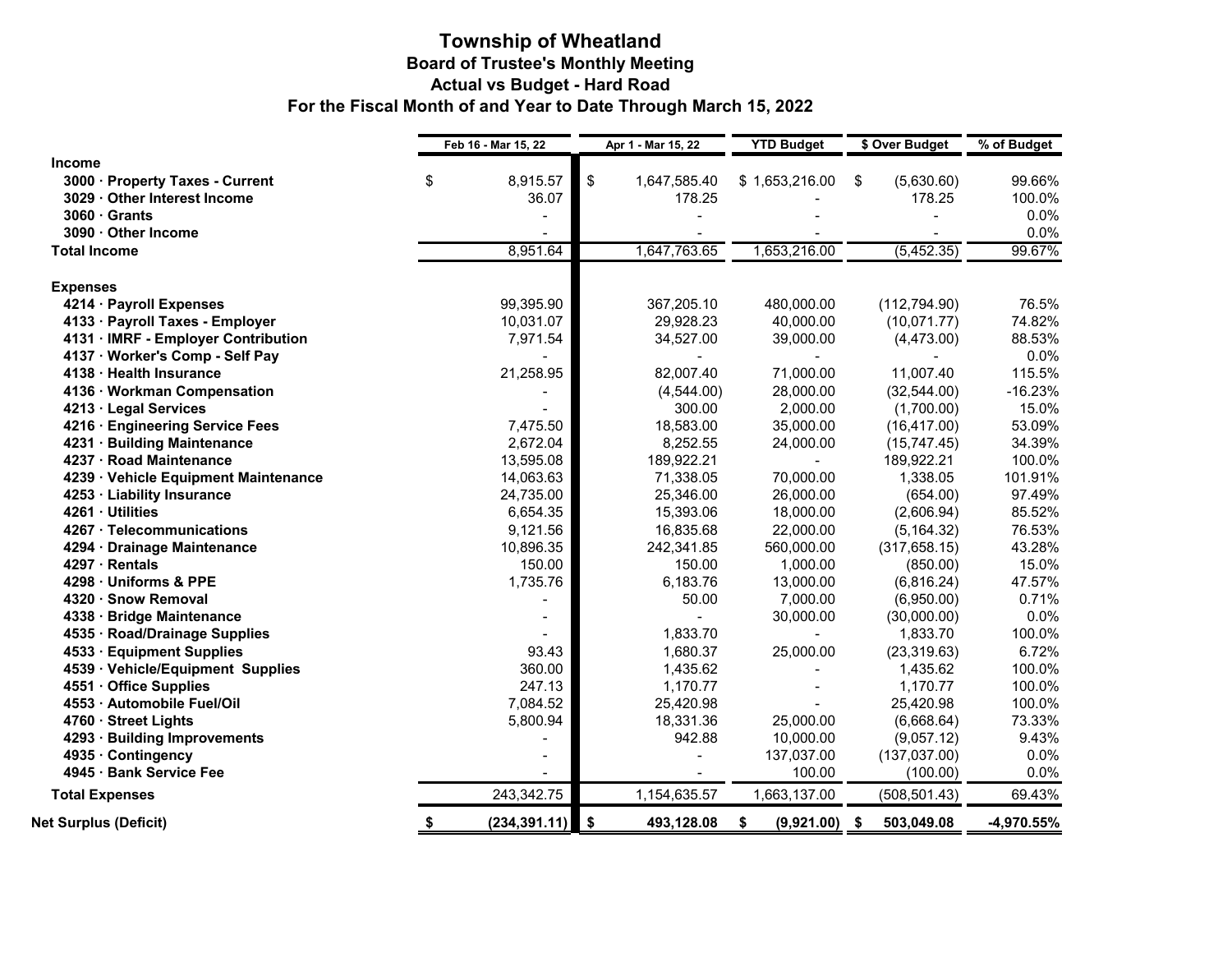## **Board of Trustee's Monthly Meeting Actual vs Budget - Cemetery Fund Township of Wheatland For the Fiscal Month of and Year to Date Through March 15, 2022**

|                                       | Feb 16 - Mar 15, 22 |    | Apr 1 - Mar 15, 22 | <b>YTD Budget</b> | \$ Over Budget  | % of Budget |  |
|---------------------------------------|---------------------|----|--------------------|-------------------|-----------------|-------------|--|
| <b>Income</b>                         |                     |    |                    |                   |                 |             |  |
| 3030 · Site Sales                     | \$<br>1,870.00      | \$ | 24,875.00          | 5,280.00<br>\$    | 19,595.00<br>\$ | 471.12%     |  |
| $3031 \cdot Internet$                 | 4,450.00            |    | 24,595.00          | 15,980.00         | 8,615.00        | 153.91%     |  |
| 3032 · Care Funds                     | 330.00              |    | 15,329.50          | 11,340.00         | 3,989.50        | 135.18%     |  |
| 3095 · Donations/Gifts                |                     |    | 850.50             | 15,000.00         | (14, 149.50)    | 5.67%       |  |
| 3090 · Other Income                   |                     |    |                    | 600.00            | (600.00)        | $0.0\%$     |  |
| 3029 · Other Interest Income          |                     |    | 779.62             | 360.00            | 419.62          | 216.56%     |  |
| <b>Total Income</b>                   | 6,650.00            |    | 66,429.62          | 48,560.00         | 17,869.62       | 136.8%      |  |
| <b>Expenses</b>                       |                     |    |                    |                   |                 |             |  |
| 4139 · Training / Educational Classes |                     |    |                    | 200.00            | (200.00)        | $0.0\%$     |  |
| 4300 · Grave Openings                 | 2,800.00            |    | 16,125.00          | 12,700.00         | 3,425.00        | 126.97%     |  |
| 4305 · Cemetery Operations            |                     |    | 20,949.15          | 5,350.00          | 15,599.15       | 391.57%     |  |
| 4310 · Grave Markings                 | 200.00              |    | 1,450.00           | 1,110.00          | 340.00          | 130.63%     |  |
| 4315 · Re-Purchase of Graves          |                     |    |                    | 400.00            | (400.00)        | 0.0%        |  |
| 4317 · Foundation Repairs             |                     |    |                    | 300.00            | (300.00)        | 0.0%        |  |
| 4552 Operating Supplies               |                     |    | 155.99             | 400.00            | (244.01)        | 39.0%       |  |
| 4945 · Bank Service Fee               |                     |    |                    | 150.00            | (150.00)        | $0.0\%$     |  |
| 4950 · Miscellaneous Expenses         |                     |    |                    | 50.00             | (50.00)         | $0.0\%$     |  |
| <b>Total Expenses</b>                 | 3,000.00            |    | 38,680.14          | 20,660.00         | 18,020.14       | 187.22%     |  |
| <b>Net Surplus (Deficit)</b>          | 3,650.00            | S  | 27,749.48          | \$27,900.00       | (150.52)        | 99.46%      |  |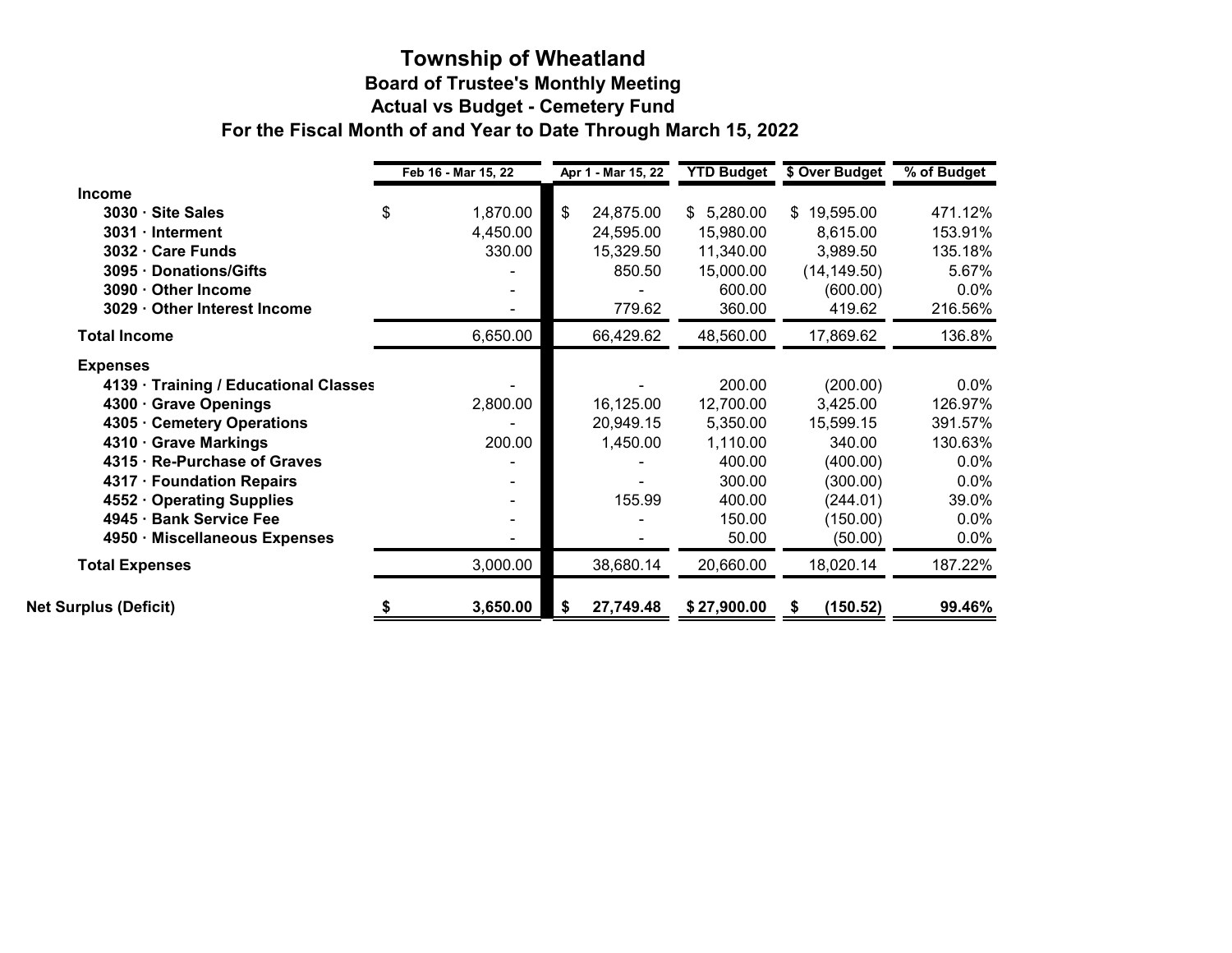## **Township of Wheatland Board of Trustee's Monthly Meeting Payroll Detail Report 2-28-22 and 3-15-22 combined payrolls**

|                            | Salary    | <b>Floating Holiday</b> | Hourly    | <b>Overtime Hourly Rate 2022</b> | <b>Retro Pay</b><br><b>Sick Hourly Rate</b> |          | <b>Vacation Hourly Rate</b> | <b>TOTAL</b> |
|----------------------------|-----------|-------------------------|-----------|----------------------------------|---------------------------------------------|----------|-----------------------------|--------------|
| Andermann, Benjamin D      | 0.00      | 239.44                  | 4,918.69  | 1,347.00                         | 0.00                                        | 29.93    | 0.00                        | 6,535.06     |
| Bansal, Meghna             | 458.33    | 0.00                    | 0.00      | 0.00                             | 0.00                                        | 0.00     | 0.00                        | 458.33       |
| <b>Bishop, Pamela</b>      | 0.00      | 0.00                    | 4,271.10  | 0.00                             | 0.00                                        | 0.00     | 0.00                        | 4,271.10     |
| Crowner, Glenn M           | 2,416.67  | 0.00                    | 0.00      | 0.00                             | 0.00                                        | 0.00     | 0.00                        | 2,416.67     |
| Damico-Rominger, Carolyn P | 0.00      | 0.00                    | 4,741.35  | 0.00                             | 0.00                                        | 1,032.61 | 0.00                        | 5,773.96     |
| Emralino, Joseph L         | 0.00      | 0.00                    | 5,025.52  | 1,192.62                         | 0.00                                        | 275.22   | 0.00                        | 6,493.36     |
| Hickey, Kelly D            | 458.33    | 0.00                    | 0.00      | 0.00                             | 0.00                                        | 0.00     | 0.00                        | 458.33       |
| Hofman, James              | 0.00      | 0.00                    | 2,943.06  | 0.00                             | 0.00                                        | 142.40   | 0.00                        | 3,085.46     |
| Jones, Terry P             | 458.33    | 0.00                    | 0.00      | 0.00                             | 0.00                                        | 0.00     | 0.00                        | 458.33       |
| Kern, Charles O            | 4,500.00  | 0.00                    | 0.00      | 0.00                             | 0.00                                        | 0.00     | 0.00                        | 4,500.00     |
| Liskey, Anita S            | 916.67    | 0.00                    | 0.00      | 0.00                             | 0.00                                        | 0.00     | 0.00                        | 916.67       |
| Markham, Amber             | 0.00      | 0.00                    | 4,472.18  | 0.00                             | 0.00                                        | 0.00     | 0.00                        | 4,472.18     |
| Marquardt, Paul            | 0.00      | 0.00                    | 6,137.96  | 1,593.60                         | 0.00                                        | 0.00     | 0.00                        | 7,731.56     |
| Martinich, Kevin           | 0.00      | 0.00                    | 6,924.44  | 2,261.52                         | 0.00                                        | 335.04   | 0.00                        | 9,521.00     |
| Olsen, Ross C              | 0.00      | 0.00                    | 3,746.86  | 1,102.10                         | 0.00                                        | 309.36   | 412.48                      | 5,570.80     |
| Parrett, Cindy             | 0.00      | 0.00                    | 74.00     | 0.00                             | 0.00                                        | 0.00     | 0.00                        | 74.00        |
| Pocius, Brandolyn M        | 0.00      | 0.00                    | 3,979.12  | 0.00                             | 0.00                                        | 404.64   | 0.00                        | 4,383.76     |
| Rotkis, Colleen M          | 458.33    | 0.00                    | 0.00      | 0.00                             | 0.00                                        | 0.00     | 0.00                        | 458.33       |
| Scriven-Young, David J     | 333.33    | 0.00                    | 0.00      | 0.00                             | 0.00                                        | 0.00     | 0.00                        | 333.33       |
| Wieser, Thomas J           | 5,500.00  | 0.00                    | 0.00      | 0.00                             | 0.00                                        | 0.00     | 0.00                        | 5,500.00     |
| TOTAL                      | 15,499.99 | 239.44                  | 47,234.28 | 7,496.84                         | 0.00                                        | 2,529.20 | 412.48                      | 73,412.23    |